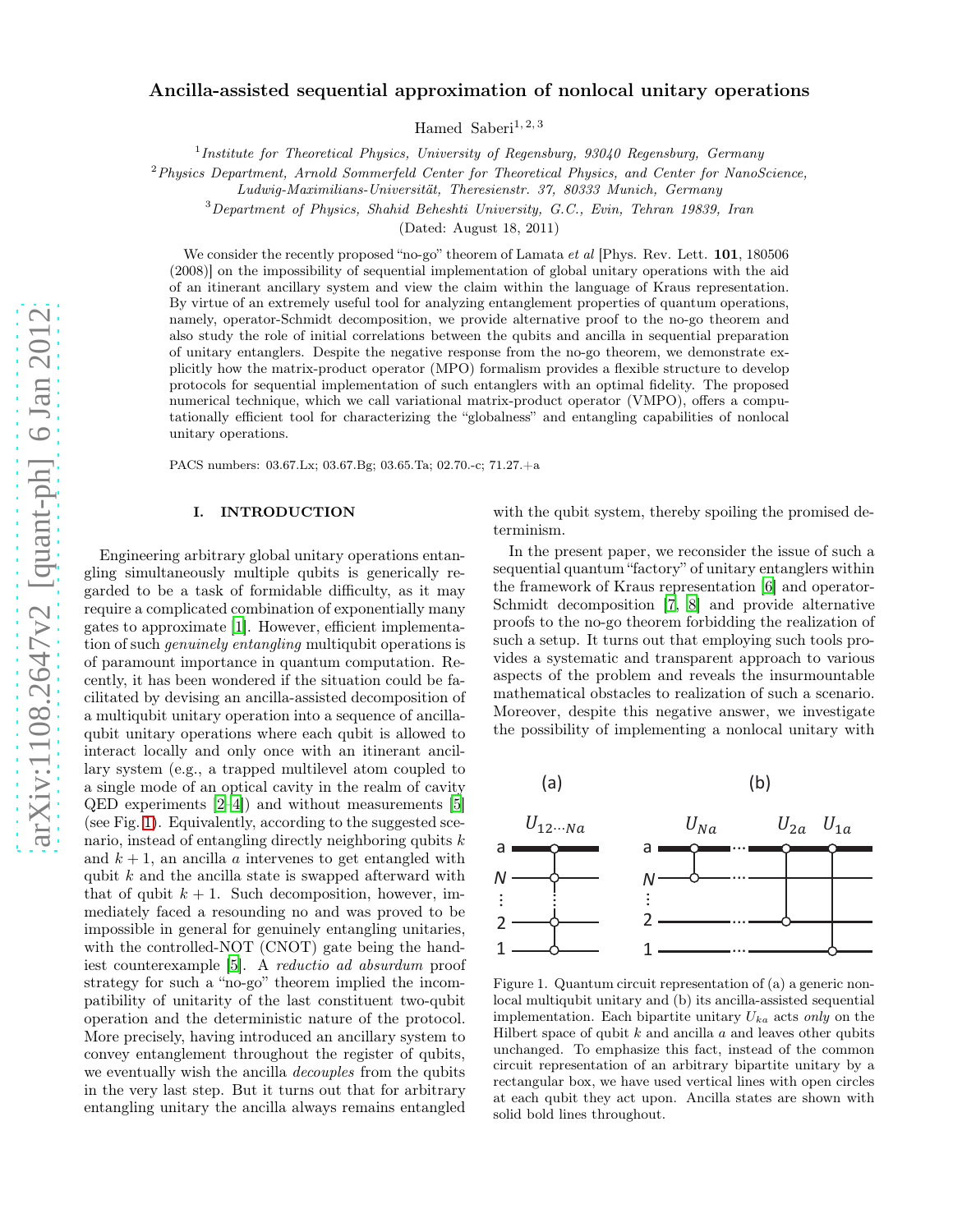a certain imperfect fidelity. In other words, we demonstrate it is always possible to satisfy both conditions of the sequentiality and unitarity of the ancilla-qubit operations at the same time, however, at the price of ending up with a sequentially implemented *unitary* whose action is not perfectly equivalent to the original global unitary but is rather closest to that in some sense. This will be realized by exploiting the tools from matrix-product operator (MPO) theory [\[9](#page-5-6)[–11](#page-5-7)]. We also study the role of initial correlations between the ancilla and qubits upon sequential preparation of unitaries and the way they could ever affect the evolution of the joint ancilla-qubit system.

### II. SEQUENTIAL QUANTUM "FACTORY" OF UNITARY ENTANGLERS VIEWED IN THE LANGUAGE OF QUANTUM OPERATIONS

Let us first illustrate explicitly what is exactly meant by claiming that no entangling unitary can be implemented in a sequential way: For this purpose, we suggest viewing the problem within the framework of quantum operations [\[1,](#page-4-0) [6\]](#page-5-3) where the qubit chain is regarded as the principal system and the ancilla as the environment (see Fig. [2\)](#page-1-0). For simplicity, let us consider for now the specific case of only two qubits,  $N = 2$ . We shall later generalize our argument to the case of an arbitrary number of qubits N. Assuming that the qubits and ancilla start out in a product state  $\rho_{12a} = \rho_{12} \otimes \rho_a$ , the evolution of the state of qubits is given by

$$
\mathcal{E}(\rho_{12}) = \text{Tr}_{\text{a}} \big[ U_{12a} (\rho_{12} \otimes \rho_{\text{a}}) U_{12a}^{\dagger} \big] = \sum_{k} E_{k} \rho_{12} E_{k}^{\dagger} , \quad (1)
$$

where  $E_k \equiv a \langle k | U_{12a} | 0 \rangle_a$  are Kraus operators in an *operator-sum representation* [\[1\]](#page-4-0) of quantum operation  $\mathcal{E}$ and  $|k\rangle_a$  represent an orthonormal basis for the (finitedimensional) state space of the ancilla; in particular,  $|0\rangle_a$ is assumed to be the initial state of the ancilla. We note that the aim is here to implement an entangling target two-qubit unitary  $U_{12}$  with the aid of an ancilla a whose action should be eventually factorized as  $U_{12a} = U_{12} \otimes \mathbb{1}_a$ . Should the latter be the case, the Kraus operators are simply given by

$$
E_k = {}_a \langle k | U_{12} \otimes \mathbb{1}_a | 0 \rangle_a = U_{12} \delta_{k0} . \tag{2}
$$

The sequential preparation of the two-qubit unitary  $U_{12}$ , on the other hand, suggests Kraus operators of the form

<span id="page-1-1"></span>
$$
E_k = {}_a \langle k | (U_{2a} \otimes 1_1) (1_2 \otimes U_{1a}) | 0 \rangle_a . \tag{3}
$$

Note that at step  $k$  of the sequential implementation of a global N-body unitary operation  $U_{12...N}$ , the two-body unitary  $U_{ka}$  entangles only the ancilla a and qubit k and leaves other qubits unchanged, the latter action having been denoted by a properly indexed identity operator 1 above. Now, if the entangling unitary  $U_{12}$  could be implemented sequentially,  $E_1$  in Eq. [\(3\)](#page-1-1) should also vanish.



<span id="page-1-0"></span>Figure 2. Ancilla-assisted implementation of entanglers viewed as a quantum operation  $\mathcal{E}(\rho_{12...N})$ . The joint ancillaqubit system evolves under a unitary transformation  $U_{12...Na}$ .

Acting  $E_1$  on some initial state of qubits 12 and performing Schmidt decomposition on the partition  $1|a$  of the *entangled* state  $U_{1a}|00\rangle_{1a}$  yield

<span id="page-1-2"></span>
$$
E_1|0i\rangle_{12} = \alpha \langle 1|(U_{2a} \otimes 1_1)(1_2 \otimes U_{1a})|0i0\rangle_{12a}
$$
  
= 
$$
\sum_{j=0}^{\chi} \alpha \langle 1|U_{2a}|ij\rangle_{2a}|\phi_j\rangle_1 = 0 , \qquad (4)
$$

with the Schmidt rank  $\chi \geq 1$  [\[12\]](#page-5-8), and by convention we have incorporated the Schmidt coefficients into the Schmidt vectors [\[13\]](#page-5-9). The orthogonality (and linear independence) of  $|\phi_j\rangle_1$  implies that the only way for  $E_1$  to vanish for a sequentially prepared unitary would be that  $a\langle 1|U_{2a}|ij\rangle_{2a}$  vanish for all i and  $j = 0, 1, \ldots$ . The latter, however, causes two rows of  $U_{2a}$  and, consequently, its determinant to vanish, thereby violating the invertibility and, in turn, unitarity of  $U_{2a}$ .

For sequential implementation of a global unitary one should satisfy two *constraints* of sequentiality and unitarity of the constituent ancilla-qubit operations. However, as illustrated above, these two cannot be fulfilled at the same time.

Note that the result above may be readily extended to an arbitrary number of qubits  $N$  since it is always possible to map this general case to that of only two unitaries  $U_{2a}U_{1a}$  by combining the first  $n-1$  unitaries and the *n*th one, where  $n$  is the smallest step at which the ancilla decouples from the qubit chain [\[5\]](#page-5-2). Therefore, for the sake of brevity, we shall henceforth only consider the paradigmatic case of  $N = 2$  and keep in mind that the results will accordingly be valid for an arbitrary number of qubits  $N$  too.

We point out the "no-go" statement above holds even if we relax the assumption that the ancilla and qubits start out in a product state. To see this, we exploit the Fano form of the density matrix [\[14](#page-5-10), [15\]](#page-5-11) to follow the evolution of the joint ancilla-qubit system in the presence of initial correlations between the qubits as the open system [\[16](#page-5-12)] and the ancilla as the environment. Assuming the action of the ancilla can be factorized like  $U_{12a} = U_{12} \otimes \mathbb{1}_a$ , the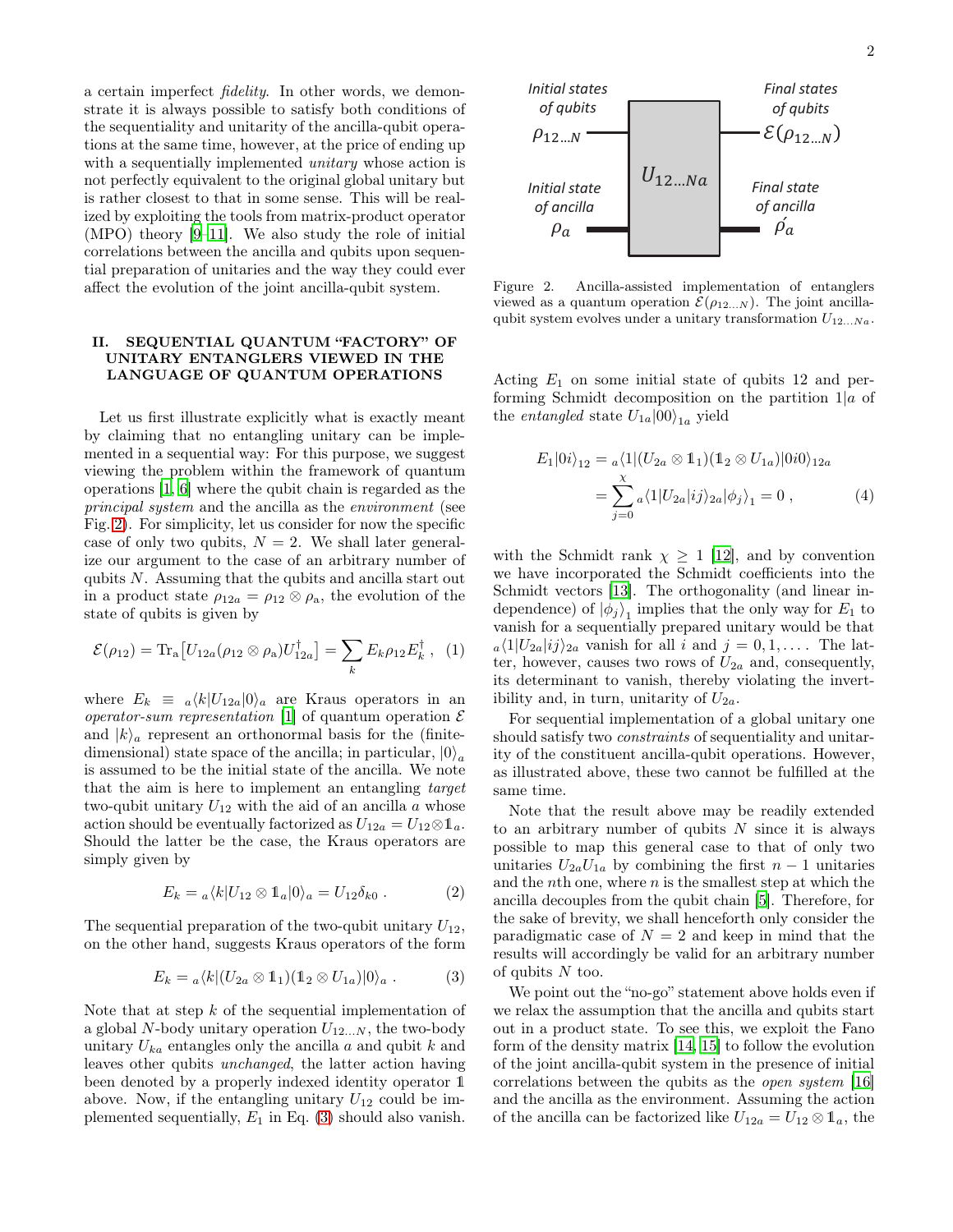quantum operation then is given by [\[17\]](#page-5-13)

$$
\mathcal{E}(\rho_{12}) = U_{12}\rho_{12}U_{12}^{\dagger} + \sum_{k} a \langle k | U_{12} \gamma_{ij}^{12} \sigma_{i}^{12} \otimes \tau_{j}^{a} U_{12}^{\dagger} | k \rangle_{a} , \quad (5)
$$

where  $\sigma_i$  and  $\tau_j$  are the generators of SU(4) and SU(D), respectively, and  $D$  is the dimension of the Hilbert space of the ancilla. Straightforward algebra then yields

<span id="page-2-0"></span>
$$
\mathcal{E}(\rho_{12}) = U_{12}\rho_{12}U_{12}^{\dagger} + \sum_{i,j} U_{12}\sigma_i^{12}U_{12}^{\dagger}\gamma_{ij}^{12a}\text{Tr}\{\tau_j^a\} .
$$
 (6)

But generators of  $SU(D)$  are known to be traceless. So we conclude that for the case where the evolution of the whole ancilla-qubits is factorable with respect to the ancilla (or the ancilla decouples from the qubit chain), the initial correlations would not affect the final states of the qubits. Contrarily, for a nonfactorable sequentially implemented unitary, the correlation term in Eq. [\(6\)](#page-2-0) does not necessarily vanish, and initial correlations may play a significant role in the evolution of the joint ancilla-qubit system and, in turn, in the final states of both qubits and the ancilla.

The main obstacle in sequential implementation of an entangling unitary, namely, the fact that the ancilla cannot be set to decouple from the qubit chain in the last step, may also be expressed in terms of the wellknown problem of separability criteria in quantum information [\[18](#page-5-14)[–21\]](#page-5-15): When we start from a 1-qubit bisepa-rable state [\[22\]](#page-5-16) of ancilla and qubits  $\rho_{12a} = \rho_{12} \otimes \rho_a$ , straightforward algebra employing Kraus representation for both the ancilla and qubits implies that a factorable evolution  $U_{12a} = U_{12} \otimes U_a$  leaves such separability invariant, i.e.,  $\rho'_{12a} = \rho'_{12} \otimes \rho'_{a}$  where a prime indicates the final states. However, this ceases to be the case for the ancilla-assisted sequential evolution considered above.

### III. ALTERNATIVE PROOF TO THE NO-GO THEOREM BASED ON OPERATOR-SCHMIDT DECOMPOSITION

In this section we provide an alternative proof to the no-go theorem by virtue of an extremely useful and elegant decomposition known in operator algebra as operator-Schmidt decomposition [\[7,](#page-5-4) [8\]](#page-5-5) according to which the bipartite ancilla-assisted unitaries may be decomposed as

$$
U_{2a} = \sum_{i=1}^{\chi_2} A_i^2 \otimes B_i^a, \qquad (7a)
$$

$$
U_{1a} = \sum_{i=1}^{\chi_1} A_i^1 \otimes C_i^a , \qquad (7b)
$$

with  $\{A_i^2\}, \{A_i^1\}, \{B_i^a\},\$  and  $\{C_i^a\}$  being some orthogonal (but not necessarily normalized) operator bases defined on the Hilbert-Schmidt space of operators acting on qubits 2 and 1 and ancilla a, respectively. Of particular importance is  $\chi_2$  ( $\chi_1$ ), called the *Schmidt number* of operator  $U_{2a}$  ( $U_{1a}$ ), defined as the number of nonzero coefficients in its operator-Schmidt decomposition. Applying the decomposition to each bipartite entangling unitary  $U_{ka}$  yields

$$
U_{12a} = (U_{2a} \otimes 1_1)(1_2 \otimes U_{1a})
$$
  
= 
$$
(\sum_i A_i^2 \otimes B_i^a \otimes 1_1)(1_2 \otimes \sum_j A_j^1 \otimes C_j^a)
$$
  
= 
$$
\sum_{i,j} A_j^1 \otimes A_i^2 \otimes (B_i^a C_j^a).
$$
 (8)

Without loss of generality we may take  $\chi_2 = 2$ ; the same argument would hold for an entangling unitary of Schmidt number  $\chi_2 = 4$  [\[23\]](#page-5-17). In order that the ancilla decouples unitarily from the qubit chain, it should be possible for it to be factorized like  $B_i^a C_j^a = U_a$  for all i and  $j$  and with  $U_a$  some unitary operator on ancilla space. This in particular implies that  $B_1^a C_1^a = B_2^a C_1^a$ , eventually suggesting  $U_{2a} = (\sum_i A_i^2) \otimes B^{\overline{a}}$  to be a nonentangling operation. The latter, however, is in contradiction to the original assumption that  $U_{2a}$  has a Schmidt number larger than 1, and this readily completes the alternative proof.

#### IV. OPTIMAL IMPLEMENTATION OF NONLOCAL UNITARIES WITHIN THE FRAMEWORK OF MATRIX-PRODUCT OPERATORS

Having accepted the impossibility of implementing a nonlocal unitary in a sequential way, we may wonder if we could rather try to approach a target unitary entangler within a sequential procedure, albeit in an approximate way and with an optimal fidelity. More precisely, the aim is then to find bipartite *unitaries*  $U_{1a}$  and  $U_{2a}$  that, when applied sequentially instead of the global unitary  $U_{12a}$ , minimize the Frobenius norm distance [\[24\]](#page-5-18)

<span id="page-2-1"></span>
$$
\mathcal{C} = ||U_{12a} - (U_{2a} \otimes \mathbb{1}_1)(\mathbb{1}_2 \otimes U_{1a})||_F^2
$$
  
= 2D - 2Re {Tr[U\_{12a}^{\dagger}(U\_{2a} \otimes \mathbb{1}\_1)(\mathbb{1}\_2 \otimes U\_{1a})]} \cdot (9)

Note here that we hereby require both sequentiality and unitarity conditions to be fulfilled without violating the above-mentioned no-go theorem: In fact, these two plus the implicit condition that the sequentially implemented unitary should produce the same action of the global one (i.e., the identity  $U_{12a}|\Psi\rangle = (U_{2a} \otimes \mathbb{1}_1)(\mathbb{1}_2 \otimes U_{1a})|\Psi\rangle$  for arbitrary state  $|\Psi\rangle$  do save the no-go theorem and make such a distance never vanish. Without such a condition, we could, of course, freely choose the sequential unitaries so that the ancilla decouples unitarily in the last step.

The constrained nonlinear optimization problem [\[25](#page-5-19)] associated with the cost function above may be solved efficiently by a variational search in the space of the MPOs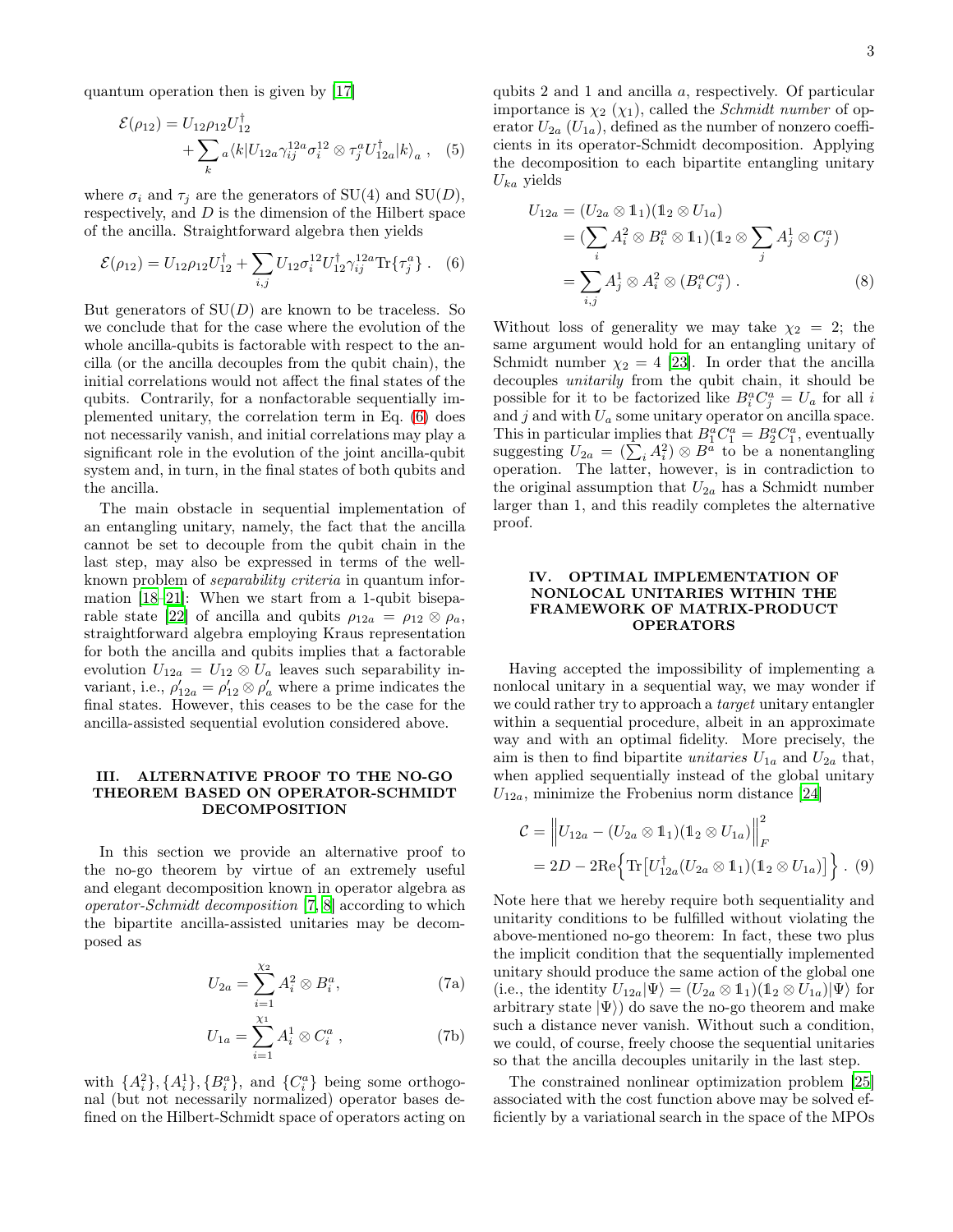

<span id="page-3-2"></span>Figure 3. Graphical representation of the overlap of MPOs used to calculate the contractions in the cost function Eq. [\(12\)](#page-3-0). The square boxes represent  $U_{[ka]}$  matrices of a sequentially prepared unitary, and the rectangular box represents the target global unitary. The links connecting the boxes represent indices that are being contracted (or summed over).

arising from the sequential nature of the protocol. To see how operators of matrix-product form [\[9](#page-5-6)[–11\]](#page-5-7) arise naturally within such a prescription, we express each ancillaqubit unitary in terms of an orthonormal basis

$$
U_{ka} = \sum_{i_k,j_k=0}^{1} \sum_{\alpha_k,\beta_k=1}^{D} U_{j_k,\beta_k}^{i_k,\alpha_k} |i_k \alpha_k\rangle \langle j_k \beta_k | \,, \qquad (10)
$$

where Roman (Greek) letters denote qubit (ancilla) indices. The sequentially implemented unitary, as a result, reads

<span id="page-3-1"></span>
$$
(U_{2a}\otimes\mathbb{1}_{1})(\mathbb{1}_{2}\otimes U_{1a}) = \sum_{i_{2},j_{2}} \sum_{\alpha_{2},\beta_{2}} \sum_{i_{1},j_{1}} \sum_{\alpha_{1},\beta_{1}} U_{j_{2},\beta_{2}}^{i_{2},\alpha_{2}} U_{j_{1},\beta_{1}}^{i_{1},\alpha_{1}} |i_{2}\alpha_{2}\rangle\langle j_{2}\beta_{2}|\otimes|i_{1}\alpha_{1}\rangle\langle j_{1}\beta_{1}| = \sum_{i_{2},j_{2}} \sum_{i_{1},j_{1}} U_{[2]}^{i_{2},j_{2}} U_{[1]}^{i_{1},j_{1}} |i_{2}\rangle\langle j_{2}|\otimes|i_{1}\rangle\langle j_{1}|,
$$
\n(11)

where we have defined in the last line  $\sum_{\alpha_k\beta_k}U^{i_k,\alpha_k}_{j_k,\beta_k}|\alpha_k\rangle\langle\beta_k| \ \ \equiv \ \ U^{i_k,j_k}_{[k]}$  $\begin{bmatrix} i_k, j_k \\ [k] \end{bmatrix}$  to cast the original expression into products of unitary operators. We may now easily recognize [\(11\)](#page-3-1) as an MPO already encountered in the calculation of finite-temperature density matrices [\[26\]](#page-5-20). With this, the cost function [\(9\)](#page-2-1) in the MPO representation reads

<span id="page-3-0"></span>
$$
C = 2D
$$
  
-2Re $\left\{ \text{Tr} \left( \sum_{j'_2, j'_1} \sum_{i_2, j_2} \sum_{i_1, j_1} U_{[21]}^{i_2 i_1, j'_2 j'_1} U_{[2]}^{i_2, j_2} U_{[1]}^{i_1, j_1} \right) \right\}$   

$$
\otimes |j'_2 j'_1 \rangle \langle j_2 j_1 | \right) \},
$$
 (12)

where we have expressed the target unitary too, in terms of an orthonormal basis, and have accordingly defined

$$
\sum_{\alpha',\beta'} U_{\alpha'\beta'}^{i'_2i'_1,j'_2j'_1} |\alpha'\rangle\langle\beta'| \equiv U_{[21]}^{i'_2i'_1,j'_2j'_1} \tag{13}
$$

to have

$$
U_{12a} = \sum_{i'_2, j'_2} \sum_{i'_1, j'_1} U_{[21]}^{i'_2 i'_1, j'_2 j'_1} |i'_2 i'_1\rangle \langle j'_2 j'_1| \,. \tag{14}
$$

The calculation of the cumbersome summations on the right-hand side of Eq. [\(12\)](#page-3-0) finds a very simple form in MPO representation as illustrated in Fig. [3.](#page-3-2) The minimization problem can be done very efficiently in an iterative variational optimization technique (similar

to those already used in the context of matrix-product states [\[4,](#page-5-1) [27](#page-5-21)[–30\]](#page-5-22)) in which we fix all but one of the sequential unitaries, let's say  $U_{[k]}$ , and minimize the cost function Eq. [\(12\)](#page-3-0) by varying over the matrix elements of  $U_{[k]}$ . In the next iteration, the neighboring unitary is optimized, and once all the unitaries so obtained have been optimized locally, we sweep back again and so on until convergence. In that sense, we suggest an extension of the previously developed method of variational matrixproduct state (VMPS) [\[28](#page-5-23)[–30\]](#page-5-22) from states to operators and suggest calling it the variational matrix-product operator (VMPO) method.

In the case that the ancilla is a qubit, i.e.,  $D = 2$ , the two-qubit sequential unitaries of the variational MPO in Eq. [\(11\)](#page-3-1) may be expanded in terms of the complete basis of Pauli matrices:

<span id="page-3-3"></span>
$$
U_{[k]} = \exp(-i \sum_{j_1,j_2=0}^{3} h_{j_1,j_2}^{[k]} \sigma_{j_1} \otimes \sigma_{j_2}), \qquad (15)
$$

where  $h_{j_1,j_2}^{[k]}$  are real-valued coefficients and  $\sigma_1, \sigma_2$ , and  $\sigma_3$ are the usual Pauli sigma matrices, with  $\sigma_0 \equiv 1$  being the identity matrix. The minimization of the cost function Eq. [\(12\)](#page-3-0) then amounts to finding the optimal coupling matrix  $h^{[k]}$  at each step of the iterative optimization. The fidelity of the sequential implementation of the global unitary  $U_{12a}$  may be quantified then as  $\mathcal{F} = 1-\mathcal{C}$ , where  $\mathcal C$  denotes the normalized converged cost function  $\mathcal C$  of Eq. [\(12\)](#page-3-0) upon the very last sweep. The normalization is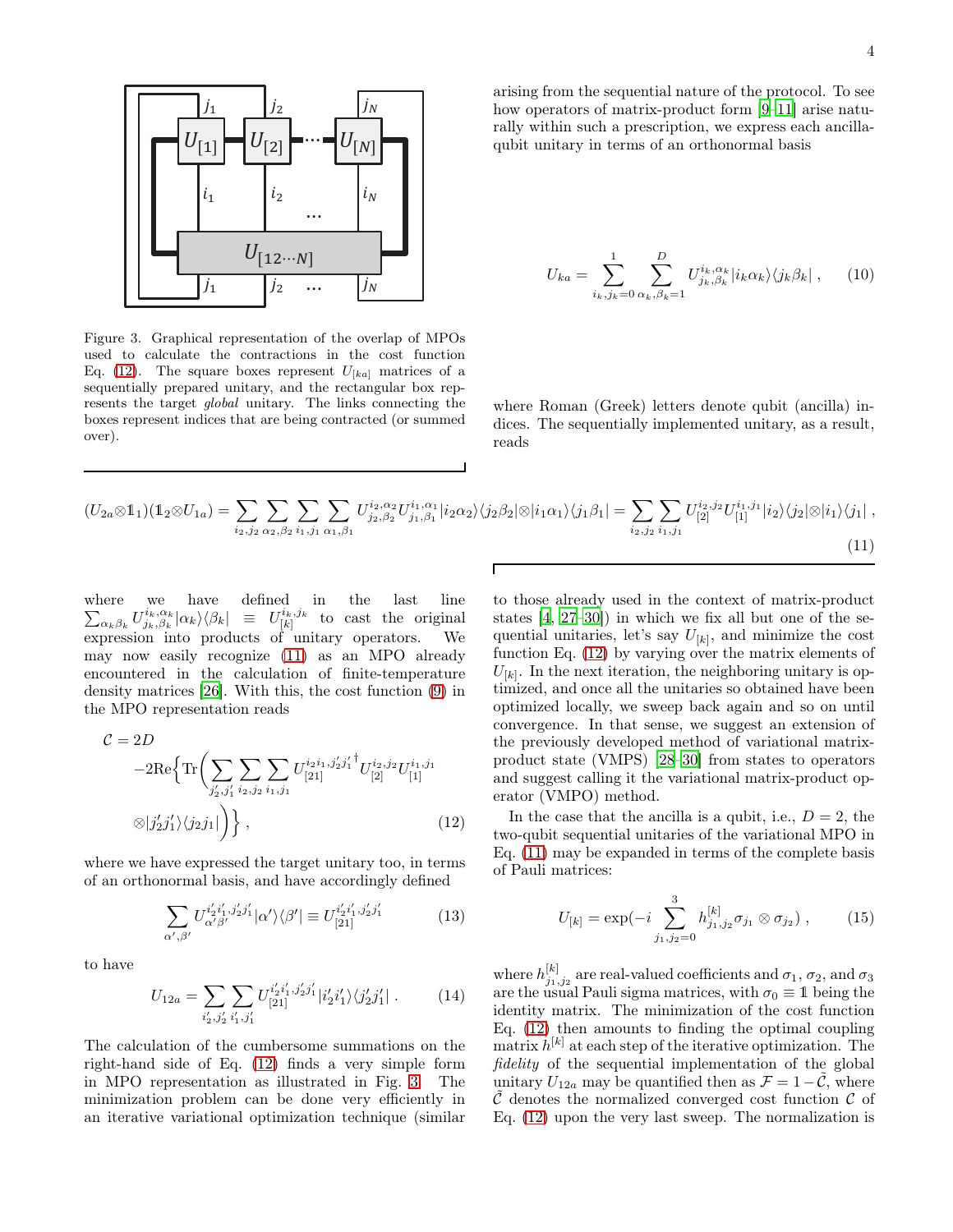<span id="page-4-1"></span>Table I. The values of the Frobenius fidelity for sequential implementation of various global gates with an ancilla of dimension  $D = 2$ .

| Unitaries: CNOT CZ CPHASE SWAP Toffoli Fredkin |  |                                              |  |  |
|------------------------------------------------|--|----------------------------------------------|--|--|
|                                                |  | Fidelity 0.7071 0.7071 0.9239 0.50 0.75 0.75 |  |  |

taken care of after dividing by the Frobenius norm of the involved operators.

We have applied the outlined procedure to some paradigmatic gates of quantum computing when the ancilla has the dimension  $D = 2$ , as illustrated in Table [I:](#page-4-1) For instance, the two locally equivalent gates controlled-NOT (CNOT) and controlled-Z (CZ) can be implemented sequentially with a fidelity of 70.71%. The 29.29% error we associate with the existence of a "fidelity gap," a strict theoretical "red line" beyond which the global unitary cannot be implemented in a sequential fashion.

Similar optimization techniques may be exploited for higher ancilla dimension  $D = 4$ , however, upon using the generators of SU(4) for the ancilla instead of Pauli matrices in Eq. [\(15\)](#page-3-3) to see if it has any influence on the values of the gaps. We have performed such a simulation for the same gates as in Table [I](#page-4-1) and have found that the values of the gaps remain *unchanged* for  $D = 4$  compared to that of  $D = 2$ . Since  $D = 4$  is the maximum possible ancilla dimension for both  $N = 2$  and  $N = 3$  cases [\[31\]](#page-5-24), we conclude that the reported values of the gaps are intrinsic to the gates, irrespective of the ancilla dimension.

We believe also that such intrinsic values of the gaps are closely related to the entanglement content of each unitary operation, the figure of merit for this purpose being the Schmidt strength [\[8](#page-5-5)] (proportional to the sum of nonzero Schmidt numbers of an operator) as a measure of operator entanglement [\[32](#page-5-25)[–34](#page-5-26)]. Exemplifying values of Schmidt strengths are 0.5 and 0.75 for CNOT and SWAP, respectively. As expected, the larger the Schmidt strength of the gate is, the larger the corresponding fidelity gap is.

#### V. CONCLUSIONS

In conclusion, we have studied the problem of sequential implementation of entangling unitary operations within the various languages of Kraus representation, operator-Schmidt decomposition and MPO representation. Exploiting such tools allowed us to revisit the previously proposed no-go theorem through a systematic and instructive scheme that reveals various mathematical as-

pects of the subject. The Kraus representation approach, in particular, enabled us to probe possible correlations between qubits and an ancilla after unitary evolution of the joint system and thereby to compare the ultimate action of sequentially prepared unitary to that of a global entangler. Employing MPO formalism, we also developed numerical techniques for an efficient realization of a sequential version of an entangling unitary operation with an optimal fidelity. As a realistic scenario, the recipe could instruct an experimentalist how to obtain optimal two-qubit operations that lead to a sequential version of the desired multiqubit entangler with the highest possible fidelity and without the need to perform any measurement.

We stress that these results and the proposed optimization protocols can be of wide potential applicability at the interface of condensed matter physics, quantum optics, and quantum information. In particular, they will be of direct relevance to any sequential physical setup like photonic qubits, superconducting qubits, or quantum dots. From a methodological point of view, the proposed numerical technique, the VMPO method, promises to be a computationally efficient tool for variational search into the Hilbert-Schmidt space of operators. We believe that the method may particularly be utilized for characterizing the entangling (and disentangling) properties of multiqubit unitary operations.

We point out, finally, that the no-go theorem does not refrain from implementing an entangling unitary if (instead of targeting the nonlocal unitary within a single sweep of the itinerant ancilla along the qubits chain) we allow the ancilla to sweep back and forth through the qubit chain and thereby perform multiple bipartite operations at various stages on each qubit. For instance, it can be easily verified that CNOT can be implemented through two rounds of ancilla operations each performed in a sequential manner.

#### ACKNOWLEDGMENTS

I gratefully acknowledge stimulating discussions with Enrique Solano, Lucas Lamata, David Pérez-García, Andreas Weichselbaum, Jan von Delft, Jens Eisert, Mehdi Yaghouti, and Farshad Ebrahimi. I particularly would like to thank Andreas Weichselbaum for constructive comments on the manuscript. This work was supported by the Spintronics RTN, the DFG (SFB 631, De-730/3- 2) and DFG under SFB 689. Financial support from the German Excellence Initiative via the Nanosystems Initiative Munich (NIM) is gratefully acknowledged. I am also grateful to Universidad del País Vasco for support and hospitality.

<span id="page-4-0"></span>[1] M. A. Nielsen and I. L. Chuang, Quantum Computation and Quantum Information (Cambridge University Press,

Cambridge, 2000).